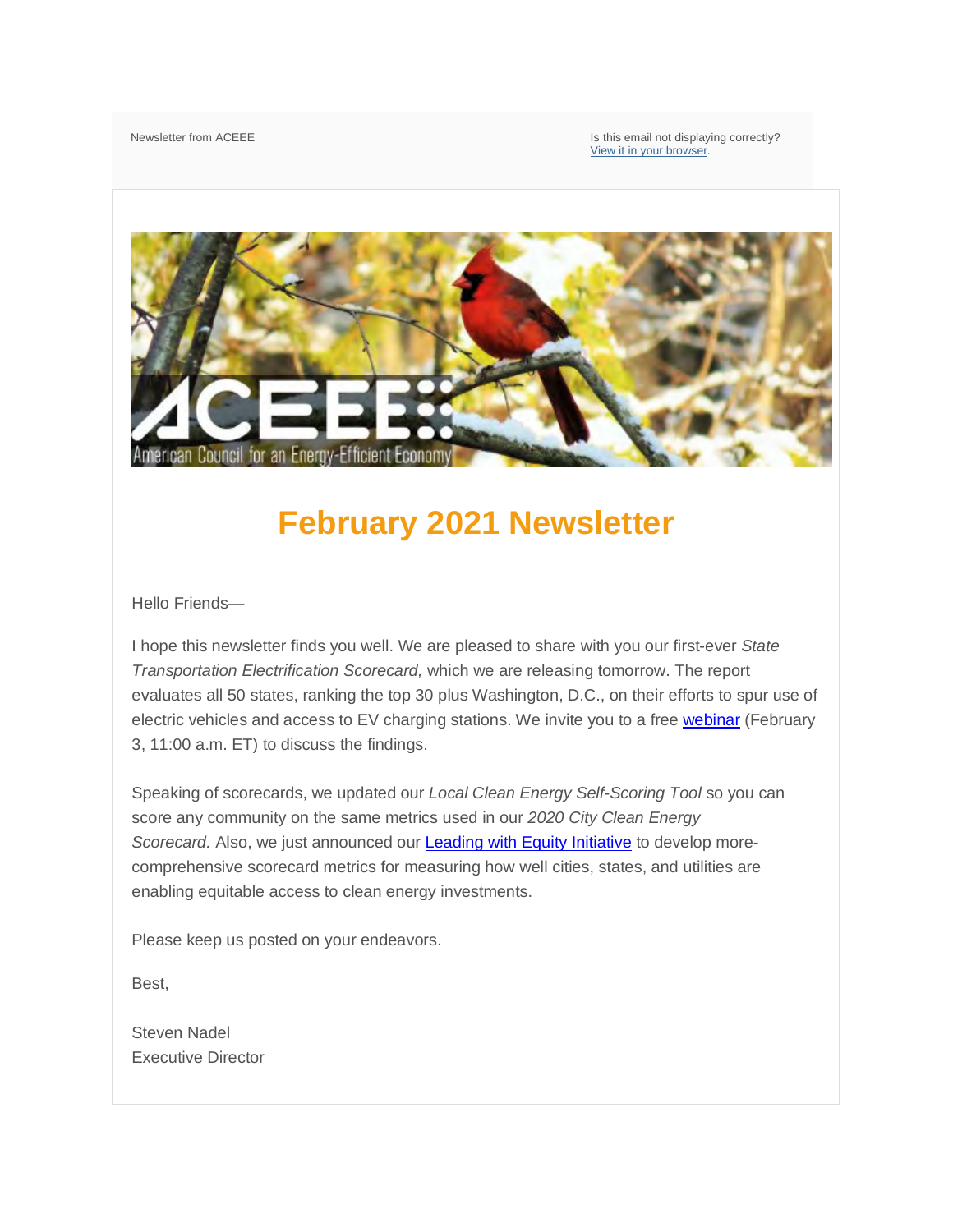# **Highlights**

# LEADING WITH EQUITY

#### **[Leading with Equity](https://www.aceee.org/blog-post/2021/01/aceee-launches-leading-equity-initiative-better-measure-progress-energy-equity)  Initiative to Better [Measure Progress on](https://www.aceee.org/blog-post/2021/01/aceee-launches-leading-equity-initiative-better-measure-progress-energy-equity)  [Energy Equity](https://www.aceee.org/blog-post/2021/01/aceee-launches-leading-equity-initiative-better-measure-progress-energy-equity)**

ACEEE is launching the [Leading with Equity](https://www.aceee.org/energy-equity-initiative)  [Initiative](https://www.aceee.org/energy-equity-initiative) to ensure energy efficiency leadership clearly includes efforts to advance equity, and that everyone has equitable access to and benefits from clean energy investments.



#### **[Survey Shows Broad](https://www.aceee.org/blog-post/2021/01/survey-shows-broad-bipartisan-support-stronger-energy-saving-standards)  [Bipartisan Support for](https://www.aceee.org/blog-post/2021/01/survey-shows-broad-bipartisan-support-stronger-energy-saving-standards)  [Stronger Energy-Saving](https://www.aceee.org/blog-post/2021/01/survey-shows-broad-bipartisan-support-stronger-energy-saving-standards)  [Standards](https://www.aceee.org/blog-post/2021/01/survey-shows-broad-bipartisan-support-stronger-energy-saving-standards)**

A new survey shows broad bipartisan support for energy efficiency measures, notably stronger energy-saving standards for vehicles, appliances, and new homes and buildings.



#### **[Small Cities Can Lead on](https://www.aceee.org/press-release/2021/01/aceee-analysis-finds-small-cities-can-lead-clean-energy-too)  [Clean Energy, Too](https://www.aceee.org/press-release/2021/01/aceee-analysis-finds-small-cities-can-lead-clean-energy-too)**

An analysis of clean energy efforts by 30 small cities finds several leaders taking significant steps to cut energy waste and embrace clean energy—pointing the way for other small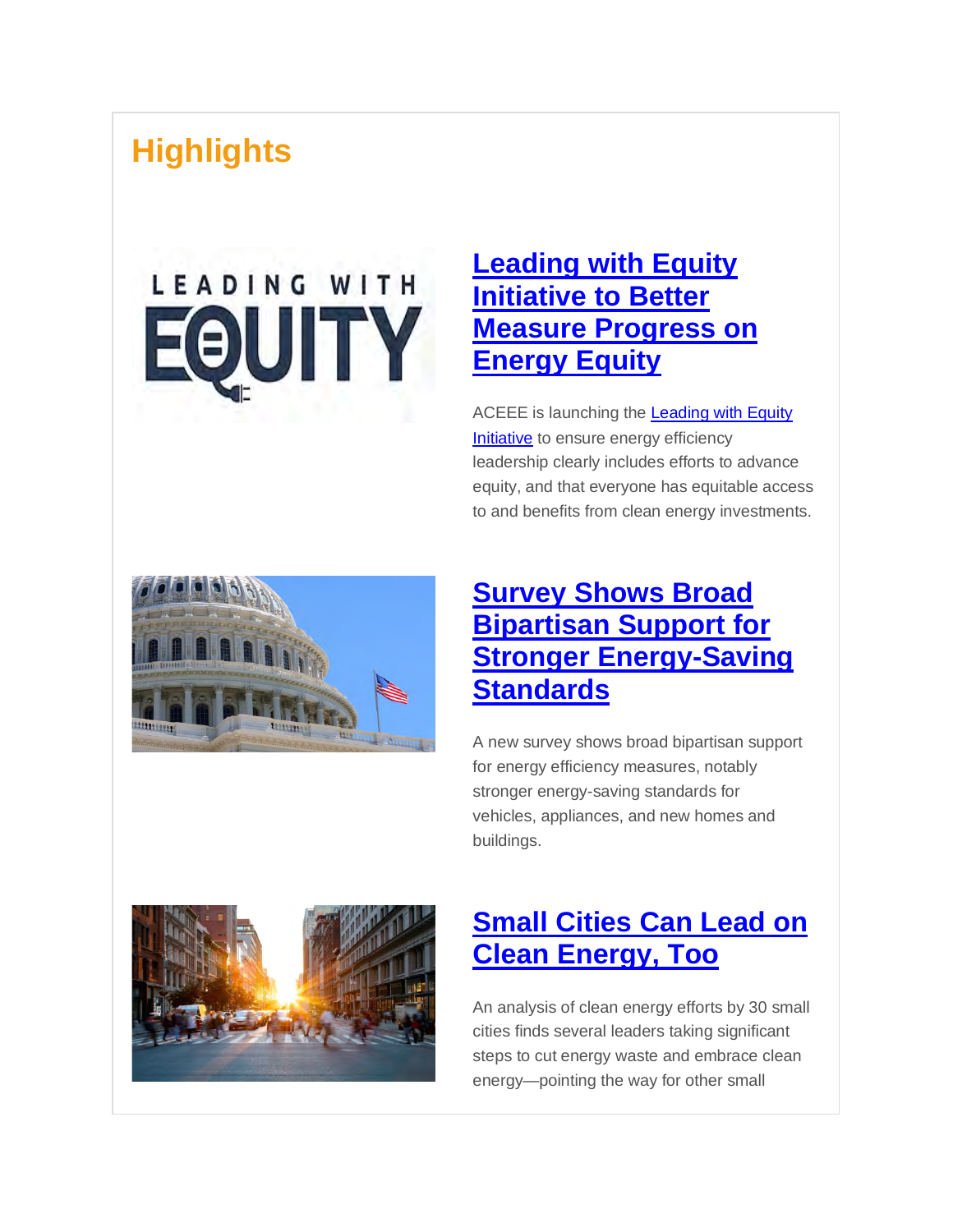municipalities across the country to do the same.



#### **[Trump's DOE Saddles](https://www.aceee.org/press-release/2021/01/trumps-doe-saddles-households-high-cost-high-emission-furnaces-and-water)  [Households with High-](https://www.aceee.org/press-release/2021/01/trumps-doe-saddles-households-high-cost-high-emission-furnaces-and-water)[Cost, High-Emission](https://www.aceee.org/press-release/2021/01/trumps-doe-saddles-households-high-cost-high-emission-furnaces-and-water)  [Furnaces and Water](https://www.aceee.org/press-release/2021/01/trumps-doe-saddles-households-high-cost-high-emission-furnaces-and-water)  [Heaters](https://www.aceee.org/press-release/2021/01/trumps-doe-saddles-households-high-cost-high-emission-furnaces-and-water)**

In its waning days, the Trump administration's Department of Energy announced a final [rule](https://www.federalregister.gov/public-inspection/2020-28956/energy-conservation-program-for-appliance-standards-energy-conservation-standards-for-residential) that will keep energy-wasting furnaces, water heaters, and boilers on sale for years to come—if it is not undone.

#### **[COVID-19 Fuels Real](https://www.aceee.org/blog-post/2021/01/covid-19-fuels-real-estate-scramble-repurpose-and-retrofit-buildings)  [Estate Scramble to](https://www.aceee.org/blog-post/2021/01/covid-19-fuels-real-estate-scramble-repurpose-and-retrofit-buildings)  [Repurpose and Retrofit](https://www.aceee.org/blog-post/2021/01/covid-19-fuels-real-estate-scramble-repurpose-and-retrofit-buildings)  [Buildings](https://www.aceee.org/blog-post/2021/01/covid-19-fuels-real-estate-scramble-repurpose-and-retrofit-buildings)**

Even before COVID-19, commercial real estate had been wrestling with existential questions of the future of office buildings. The pandemic has proven that most—if not all—office work can be done virtually. It has also heightened the need for flexible office space, repurposed office space, more-efficient homes that accommodate telework, and healthier buildings.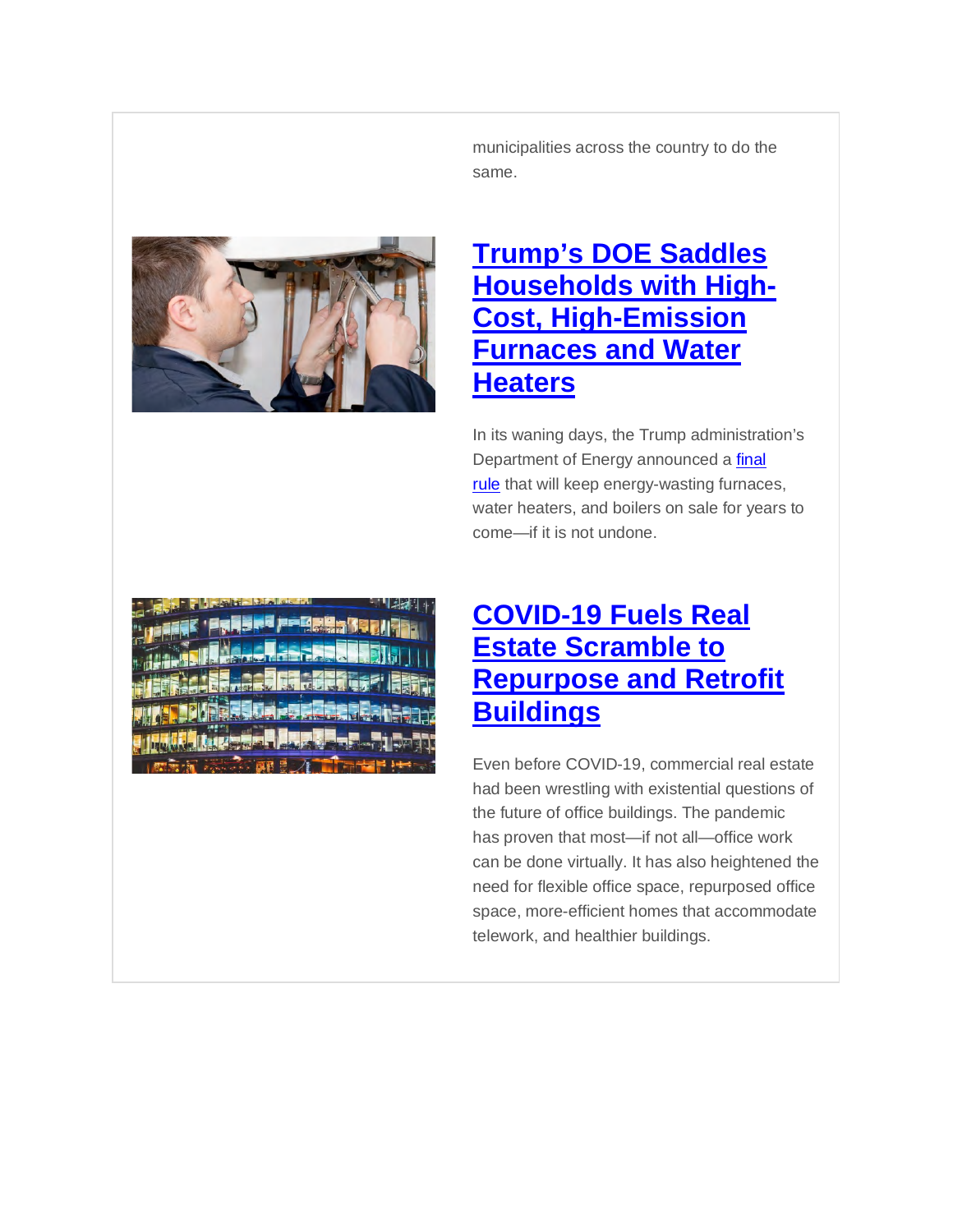

#### **[Biden Wants Zero-](https://www.aceee.org/blog-post/2021/02/biden-wants-zero-emissions-buildings-no-tiny-windows-needed)[Emissions Buildings. No](https://www.aceee.org/blog-post/2021/02/biden-wants-zero-emissions-buildings-no-tiny-windows-needed)  [Tiny Windows Needed.](https://www.aceee.org/blog-post/2021/02/biden-wants-zero-emissions-buildings-no-tiny-windows-needed)**

With buildings accounting for 40% of U.S. energy use, zero-net-energy (ZNE) buildings will be vital for reducing greenhouse gas emissions. One of the keys to a ZNE building is optimizing natural light.



#### **[State Leaders Can Save](https://www.aceee.org/blog-post/2021/01/state-leaders-can-save-rural-residents-money-energy-efficiency)  [Rural Residents Money](https://www.aceee.org/blog-post/2021/01/state-leaders-can-save-rural-residents-money-energy-efficiency)  [with Energy Efficiency](https://www.aceee.org/blog-post/2021/01/state-leaders-can-save-rural-residents-money-energy-efficiency)**

On average, rural residents spend 40% more than their metropolitan counterparts on their energy bills, relative to income. New research demonstrates that several states with different climates and politics are using effective policy tools to drive rural energy and utility bill savings.



#### **[This Is the Year for](https://www.aceee.org/blog-post/2021/01/year-florida-get-utilities-energy-saving-programs-back-track)  [Florida to Get Utilities'](https://www.aceee.org/blog-post/2021/01/year-florida-get-utilities-energy-saving-programs-back-track)  [Energy-Saving Programs](https://www.aceee.org/blog-post/2021/01/year-florida-get-utilities-energy-saving-programs-back-track)  [Back on Track](https://www.aceee.org/blog-post/2021/01/year-florida-get-utilities-energy-saving-programs-back-track)**

Utility-led energy savings programs are essential for bringing the benefits of energy efficiency to homes and businesses, but in Florida, many of them are being left out. Saving energy is particularly important now as many Floridians are struggling to pay their bills.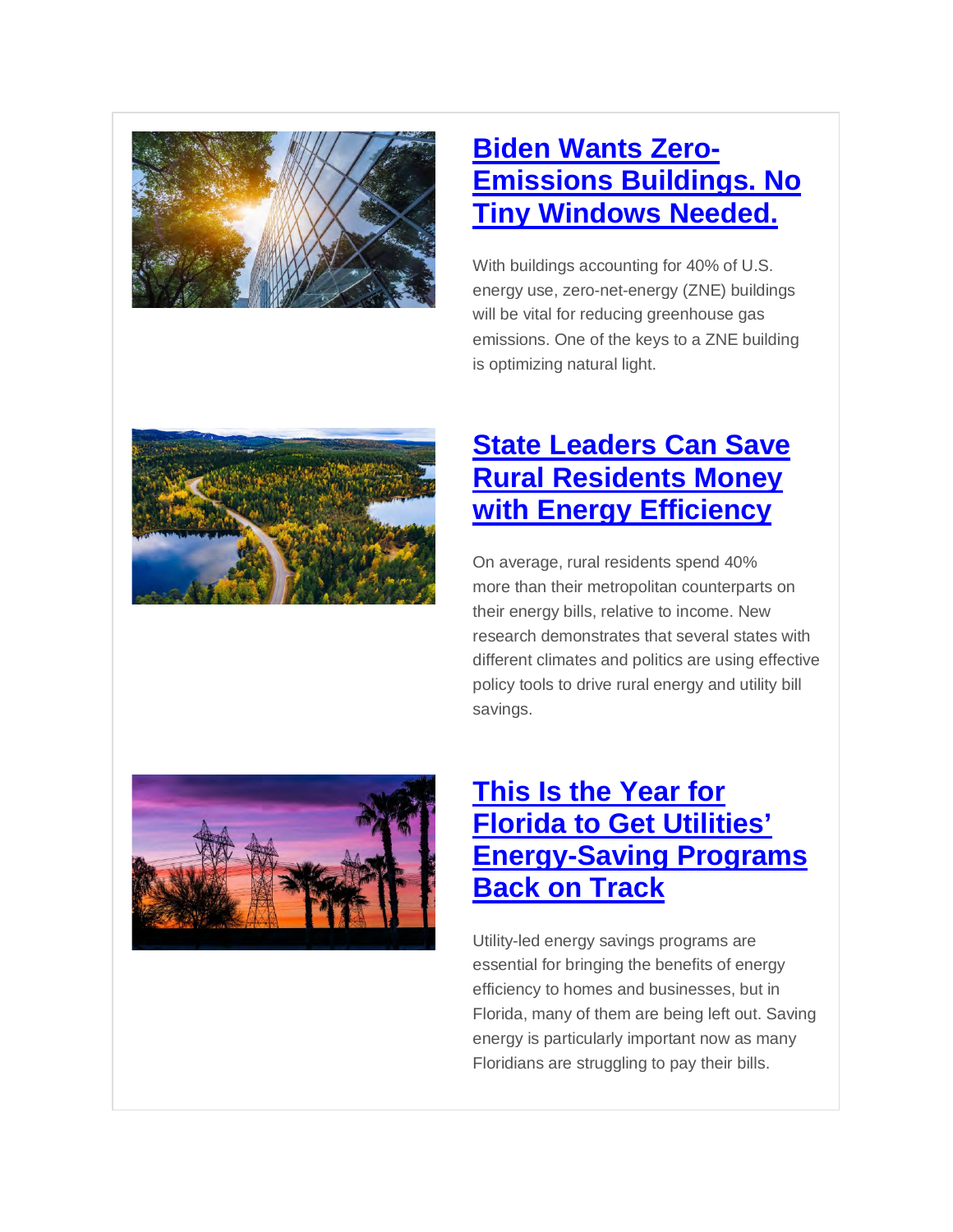

#### **Halt to Progress of Utility [Efficiency Programs](https://www.aceee.org/blog-post/2021/01/halt-progress-utility-efficiency-programs-could-rob-new-hampshire-economic-boost)  Could Rob New [Hampshire of Economic](https://www.aceee.org/blog-post/2021/01/halt-progress-utility-efficiency-programs-could-rob-new-hampshire-economic-boost)  [Boost](https://www.aceee.org/blog-post/2021/01/halt-progress-utility-efficiency-programs-could-rob-new-hampshire-economic-boost)**

Amid the COVID-19 recession, when the economic benefits of energy efficiency would be especially helpful, New Hampshire is on the brink of halting progress.

#### **Self-Scoring Tool and CDP Partnership**

Our updated *[Local Clean Energy Self-Scoring Tool](https://www.aceee.org/toolkit/2021/01/local-clean-energy-self-scoring-tool-version-50)* allows any community to score its energy efficiency and renewable energy efforts by using the metrics from ACEEE's *[2020](https://www.aceee.org/local-policy/city-scorecard)  [City Clean Energy Scorecard](https://www.aceee.org/local-policy/city-scorecard)*, which ranks the 100 largest U.S. cities on these efforts. The tool highlight area of strength in clean energy policymaking, identifies areas for improvement, and benchmarks community efforts against the scorecard's median scores.

To facilitate the tracking of city sustainability efforts, ACEEE is continuing its partnership with CDP to collect data for our annual *City Clean Energy Scorecard*. This week, ACEEE and CDP will invite 100 of the largest U.S. metropolitan areas to provide data for the 2021 scorecard through CDP's global environmental disclosure platform. For more information, visit CDP's [website.](https://nam10.safelinks.protection.outlook.com/?url=https%3A%2F%2Fwww.cdp.net%2Fen%2Fguidance%2Fguidance-for-cities%23ACEEE&data=04%7C01%7Cmcarter%40aceee.org%7C6fc0d8f3c0564d3de1df08d8c158ea1a%7Cd317cef123d5472bb8d214478f8bdf27%7C0%7C0%7C637471934931444607%7CUnknown%7CTWFpbGZsb3d8eyJWIjoiMC4wLjAwMDAiLCJQIjoiV2luMzIiLCJBTiI6Ik1haWwiLCJXVCI6Mn0%3D%7C1000&sdata=VGtAhwjQdeVm8Gi6fQiLKqfIpzZpWMKyQUXODXN8bi8%3D&reserved=0)

#### **ACEEE in the News**

*A few of our favorite media highlights from the past month:*

- The [Electrify This!](https://www.buzzsprout.com/1376587/7420012) podcast hosted ACEEE industrial program director Ed Rightor to speak about electrification of the industrial sector.
- The [Washington Post](https://www.washingtonpost.com/climate-environment/2021/01/15/trump-environmental-rollbacks/) quoted ASAP's Andrew deLaski on DOE's rule on gas furnaces and water heaters, while [Gizmodo](https://earther.gizmodo.com/donald-trump-confronts-the-scourge-of-efficient-hot-wat-1846062115) cited the ACEEE/ASAP report on the potential of future standards.
- ACEEE's scoring of 30 small cities' clean energy policies was covered by local media including the [San Luis Obispo Tribune,](https://www.sanluisobispo.com/news/local/article248636875.html) [Santa Barbara News-Press,](https://newspress.com/honored-for-sustainability/) and St. Louis Park [Patch.](https://patch.com/minnesota/stlouispark/st-louis-park-earns-3rd-place-national-community-energy-challenge)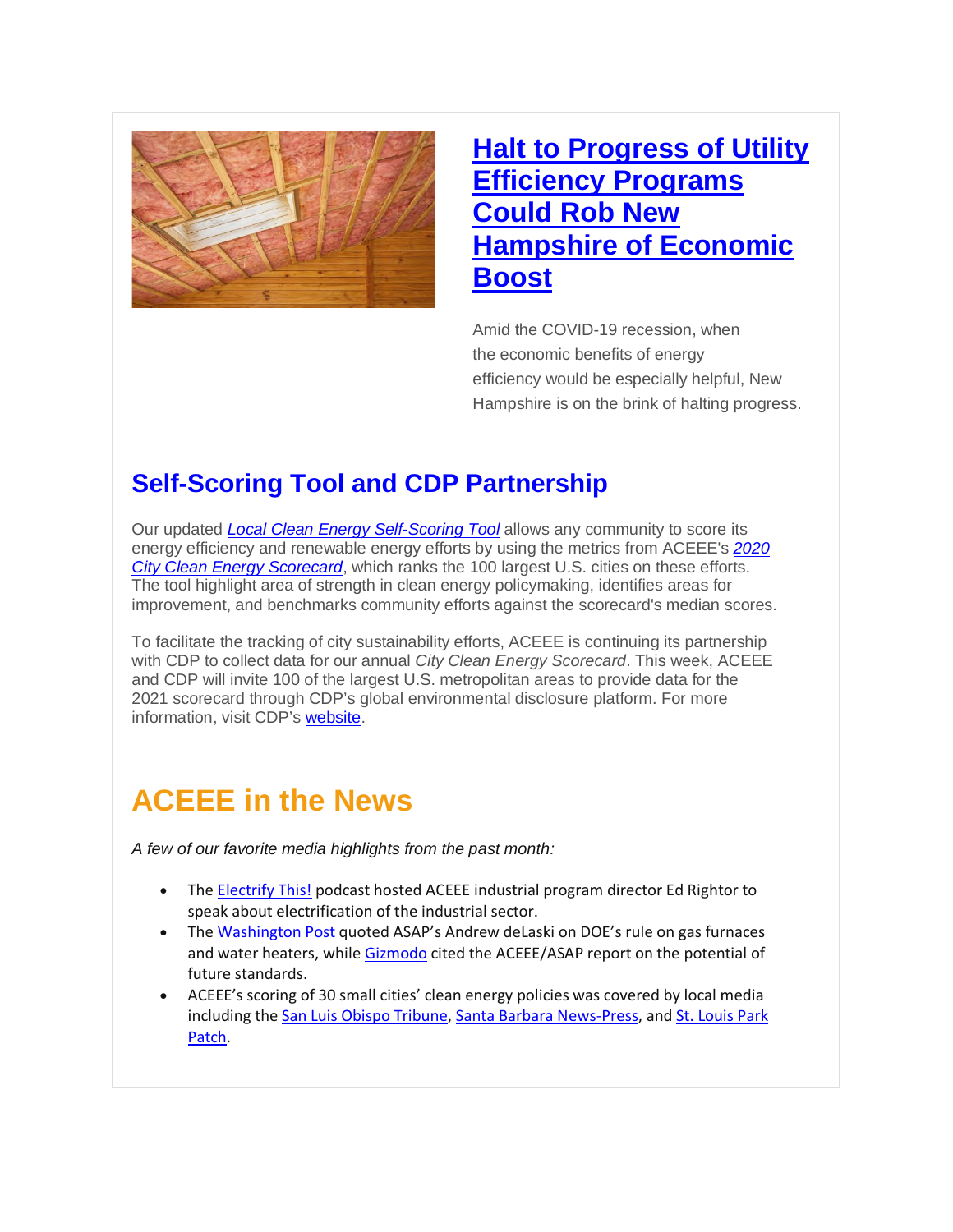### **Upcoming Events**



#### **[2021 Hot Water](https://www.aceee.org/2021-hot-water-forum) Forum: [VIRTUAL](https://www.aceee.org/2021-hot-water-forum)**

**March 10–11 and March 17–18, 2021**

The hot water industry is experiencing a renaissance. Join us as we explore new energy-saving technologies and methods for providing efficient hot water to users in commercial, multifamily, and residential buildings.



#### **[Energy Efficiency](https://www.aceee.org/2021-energy-efficiency-finance-forum)  [Finance Forum: VIRTUAL](https://www.aceee.org/2021-energy-efficiency-finance-forum)**

**May 25–26, 2021** Want to know how financing can drive a clean energy future? Join us for the 13th Energy Efficiency Finance Forum to explore cutting-edge initiatives and major opportunities to finance projects that save energy, reduce costs, and create jobs.

## **Community News**

U.S. cities and states have set ambitious goals for economic recovery and growth, emissions reductions, and public health and resilience that cannot be achieved without improved building performance. IMT has published resources to advance building performance standards, including a [model ordinance,](https://www.imt.org/resources/model-ordinance-for-building-performance-standards/) [model ordinance](https://www.imt.org/resources/imt-model-bps-ordinance-summary/)  [summary,](https://www.imt.org/resources/imt-model-bps-ordinance-summary/) [comparisons among building performance standards,](https://www.imt.org/resources/comparison-of-u-s-building-performance-standards/) and pieces highlighting how this building policy intersects with [commercial real estate,](https://www.imt.org/creating-real-estate-friendly-building-performance-standards/) [social priorities,](https://www.imt.org/building-performance-is-about-more-than-energy/) [energy](https://www.imt.org/resources/a-lifecycle-approach-to-building-performance-regulation/)  [codes](https://www.imt.org/resources/a-lifecycle-approach-to-building-performance-regulation/) and the [future of our energy grid.](https://www.imt.org/resources/opportunities-to-advance-demand-flexibility-with-building-performance-standards/)

On January 13, E4TheFuture published an update illustrating job loss status for energy efficiency and clean energy jobs. After 10 months of the unemployment crisis, E4TheFuture's policy director Pat Stanton said: "We have a lot of work to do. The type of energy jobs that will help us to recover from losses endured in 2020 must be prioritized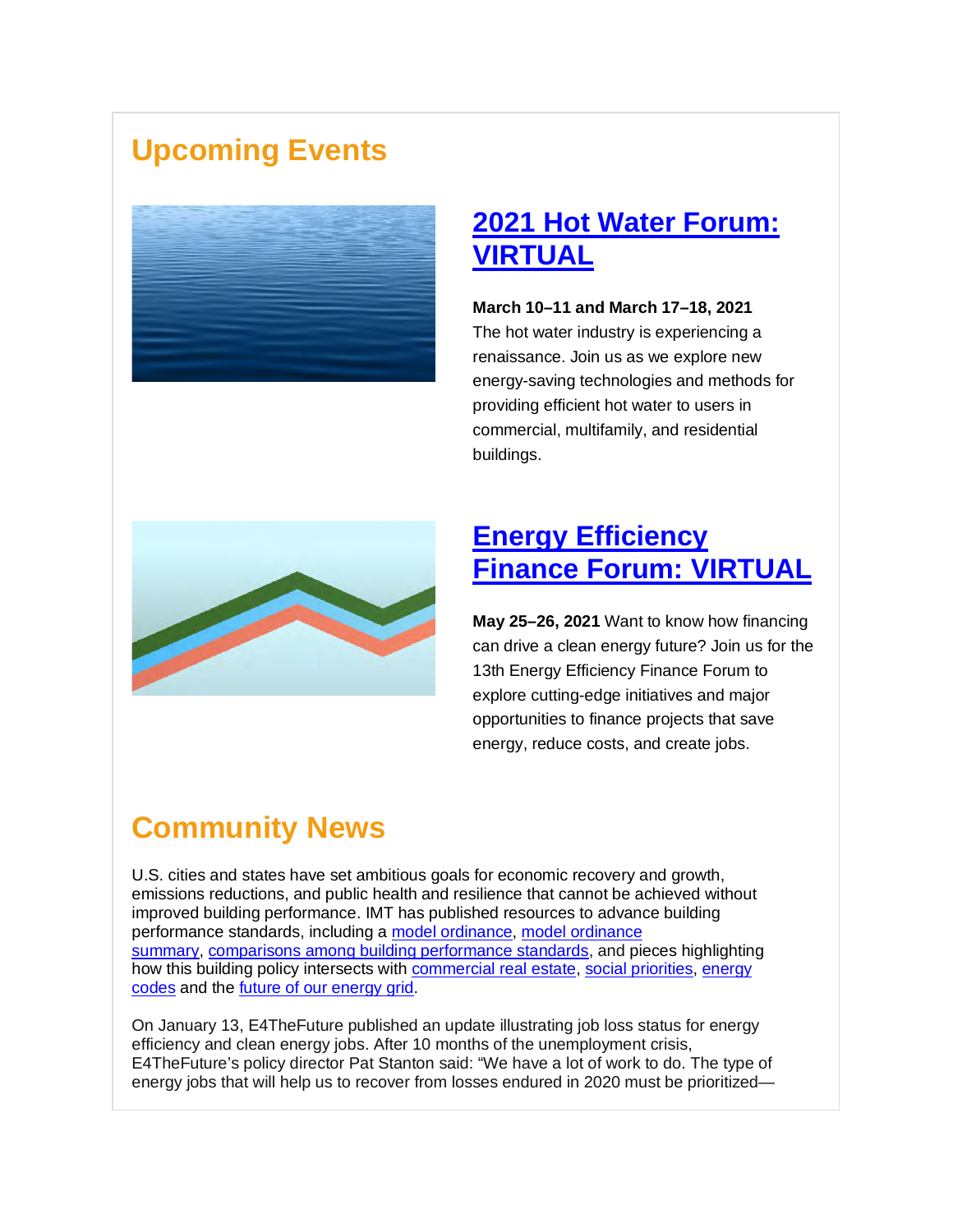and that means focusing on workforce development and training in 2021." See the jobs update [here.](https://e4thefuture.org/clean-energy-jobs-december-2020-analysis/)

#### *Upcoming Events:*

[2021 Midwest Energy Solutions Experience](https://www.eventbrite.com/e/2021-midwest-energy-solutions-conference-registration-125376336999?aff=ACEEE) – **February 16–19** | Join MEEA and fellow industry leaders and innovators at the virtual [2021 Midwest Energy Solutions](https://www.meeaconference.org/)  [Conference.](https://www.meeaconference.org/) Stay connected, create important business opportunities, and expand your knowledge of energy efficiency policy, programs, innovations and more. [Register today.](https://www.eventbrite.com/e/2021-midwest-energy-solutions-conference-registration-125376336999?aff=ACEEE)

[National Home Performance Conference & Trade Show](https://events.building-performance.org/national/) – **April 12–15** | Join BPA for this conference, hosted in Austin, TX, and online. It includes four days of education, networking, and innovation in home and building performance. Stay up to date on the latest developments in electrification and decarbonization, indoor air quality and healthy homes, and lessons learned from the COVID-19 pandemic. Plus, join us for insights into workforce development issues, business operations, and smart home technology. View the [full agenda here.](https://events.building-performance.org/national/schedule/) Register today at [events.building-performance.org/national.](https://events.building-performance.org/national/) #NHPC21

#### **Staff Spotlight**

**Sagarika Subramanian** joins ACEEE as a research analyst with the State Policy Program. She previously worked at the University of California, Los Angeles (UCLA) as a research assistant and as an intern at the Alliance to Save Energy. Sagarika holds a bachelor's degree from UCLA and a master's degree from Yale University.



*[Save energy, save the planet, support ACEEE today](https://www.aceee.org/donate) [with a tax-deductible contribution!](https://www.aceee.org/donate)*

*To contribute news, please email mcarter@aceee.org.*

Share/forwardthis email: Share/forward this email:

[Connect with us](https://aceee.org/about/donate) [on socia](https://twitter.com/ACEEEdc)[l media](https://www.facebook.com/myACEEE/?fref=ts):



**Support Us** 

**Our mailing address is:**